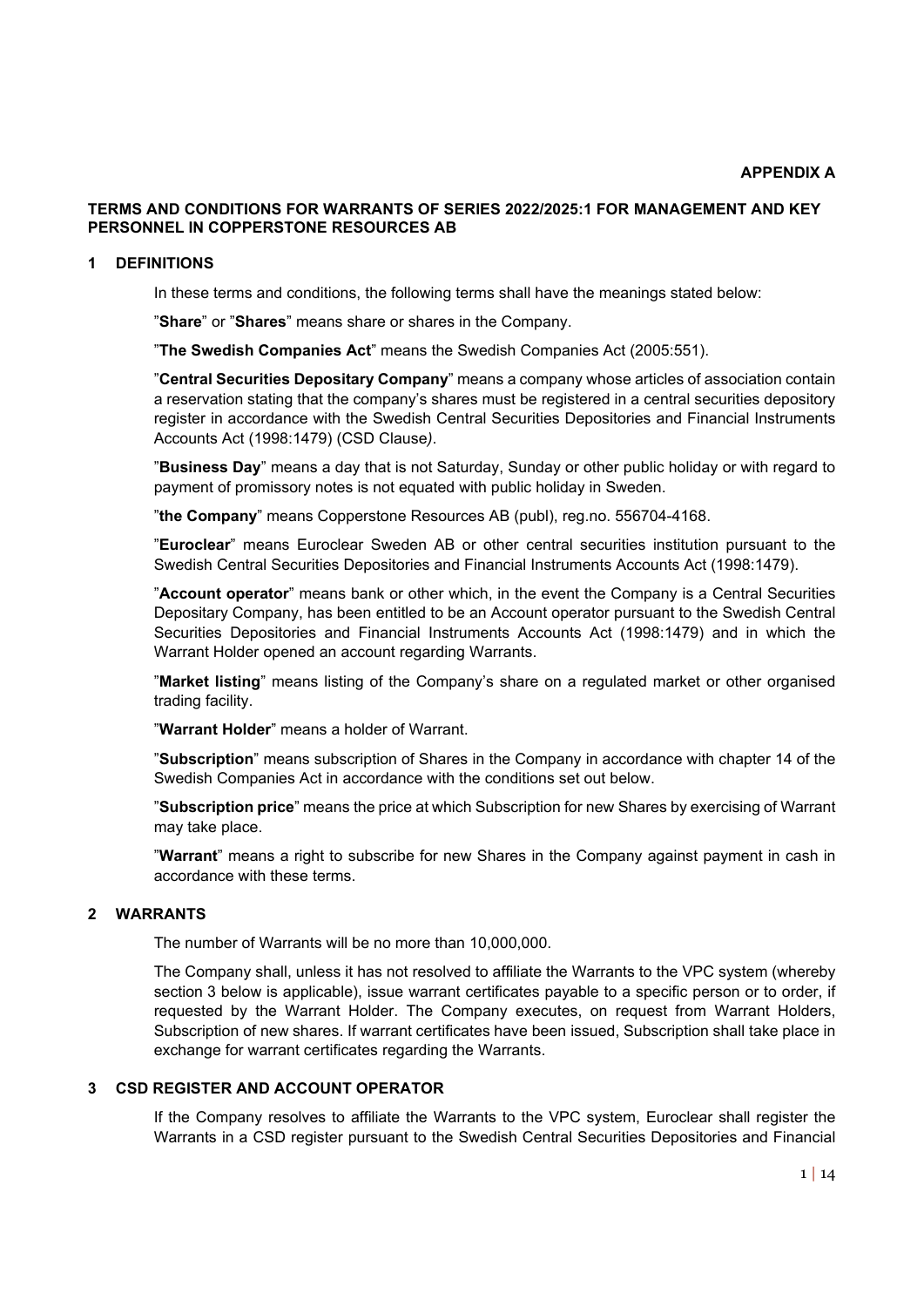Instruments Accounts Act (1998:1479), whereby no warrant certificates will be issued. The Warrants shall be registered on behalf of the Warrant Holder in an account in the Company's CSD register.

Regarding registration in a CSD account as a result of measures pursuant to the paragraph above and sections 4-6 below, the Company commits to, when applicable, to call in an Account operator as responsible therefor. Registrations with regard to the Warrants as a result of measures in accordance with the section 4 and 6 below shall be arranged by the Account operator. Other registration measures with regard to the account may be carried out of the Account operator or another account operator.

### **4 SUBSCRIPTION**

The Warrant Holder is entitled to, during the period as of the day when the Warrants were registered with the Swedish Companies Registration Office until and including 18 December 2025, or the earlier date which follows from section 6 below, for each Warrant invoke Subscription of one (1) new Share in the Company to a Subscription price per Share corresponding to the average volume-weighted price for the share on Nasdaq First North Growth Markets market quotation during a period of ten (10) trading days which ends the day before the Company's annual general meeting on 18 May 2022 multiplicated with 1.5.

Recalculation of the Subscription price, as well as number of new Shares each Warrant entitles to Subscription of, may take place in the events subject to section 6 below. However, the Subscription price must never be less than the Share's quotient value.

Notification of Subscription is taking place by way of a written notice to the Company, or, in the event the Company has resolved to affiliate the Warrants to the VPC system, to the Account operator as instructed by the Company, whereby the Warrant Holder, on a determined and by the Company or the Account operator provided application form, shall state the amount of Shares which are requested to be subscribed for. Duly completed and signed application form shall be sent to the Company or the Account operator to the address stated in the application form in order to be available to the Company or the Account operator within the period as Subscription in accordance with the first paragraph above may be invoked. The Warrant Holder shall at the same time, when applicable, submit warrant certificates representing the number of Warrants which are wished to be exercised. Notice of Subscription is binding and cannot be revoked.

Subscription may, at every occurrence, only be made for the total number of Shares, which the combined number of Warrants which one Warrant Holder wishes to exercise, entitles to.

If the Company or the Account operator has not received the Warrant Holder's written notice of Subscription within the period of time stated in the first paragraph above, the right to Subscription ceases.

Payment for subscribed Shares shall be made within five Business days after notice of Subscription has been submitted to the Account operator as instructed by the Company, to a bank account designated by the Company or the Account operator.

After Subscription, the allocation of Shares is executed by way of that the new Shares are listed as interim shares in the share register held by Euroclear, and in the Warrant Holder's account in the Company's CSD register. After registration has been made with the Swedish Companies Registration Office, the registration of the new Shares in the share register, or when applicable in the Warrant Holder's account in the Company's CSD register, is final. As stated in section 6 below, the time for such registration may be postponed in certain cases.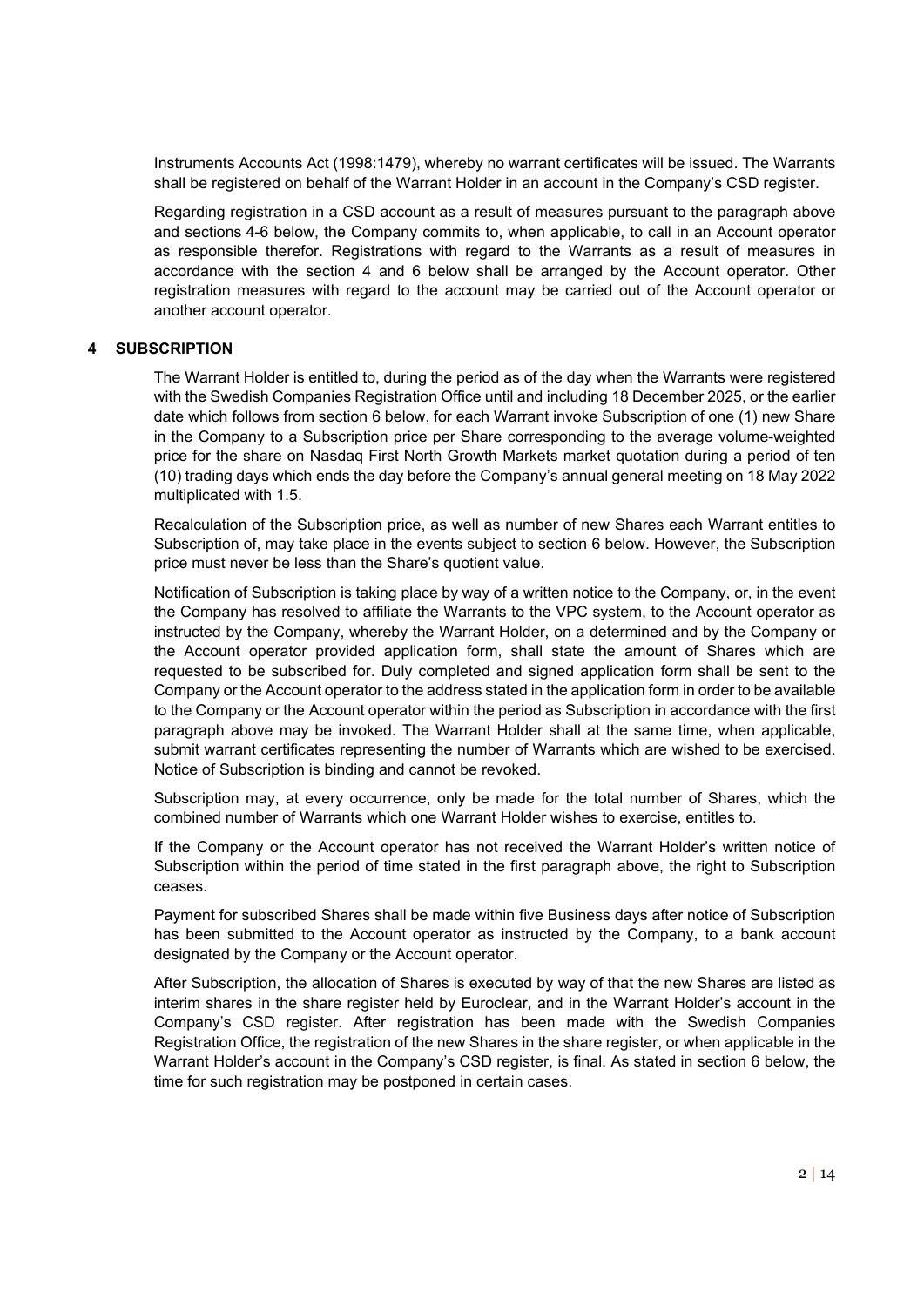#### **5 DIVIDENDS IN RESPECT OF NEW SHARE**

A Share issued after Subscription, carries a right to dividend the first time at the general meeting which occurs on the record date for dividend, which occurs immediately after that the new Shares has been registered with the Swedish Companies Registration Office and been registered in the share registered held by Euroclear.

# **6 RECALCULATION IN CERTAIN CASES**

If the Company, before the Warrants have been exercised, take certain measures stated below, the following shall apply with regard to recalculation:

# **6.1 Bonus Issue**

Where the Company carries out a bonus issue, where notice of Subscription is made at such time that it cannot be executed no later than on the tenth calendar day before the general meeting which shall resolve on the bonus issue, Subscription shall be executed after the meeting has resolved on the bonus issue. Shares acquired through Subscription executed after the resolution are interim registered in a CSD account, which entails no right to participate in the bonus issue. Final registration in a CSD account is first made after the record date for the bonus issue.

Upon Subscription executed after the decision on the bonus issue, a recalculated Subscription Price as well as a recalculated number of Shares which each Warrant entitles to Subscription of, applies. The recalculation is made by the board of directors of the Company, in accordance with the following formulas:



*Number of Shares prior to the bonus issue*

A recalculated Subscription Price and recalculated number of Shares in accordance with the provisions above shall be determined by the board of directors of the Company as soon as possible after the general meeting has adopted a bonus issue resolution, but first after the record date for the bonus issue.

# **6.2 Reverse share split or share split**

If the Company carries out a reverse split or a split of the Shares, the provisions under section 6.1 above shall be applied correspondingly, whereby the record date shall be the day when the reverse share split or the share split, on the Company's request, is made at Euroclear.

### **6.3 New issue**

If the Company carries out a rights issue pursuant to Chapter 13 of the Swedish Companies Act, with preferential rights for shareholders to subscribe for new shares against payment in cash or subject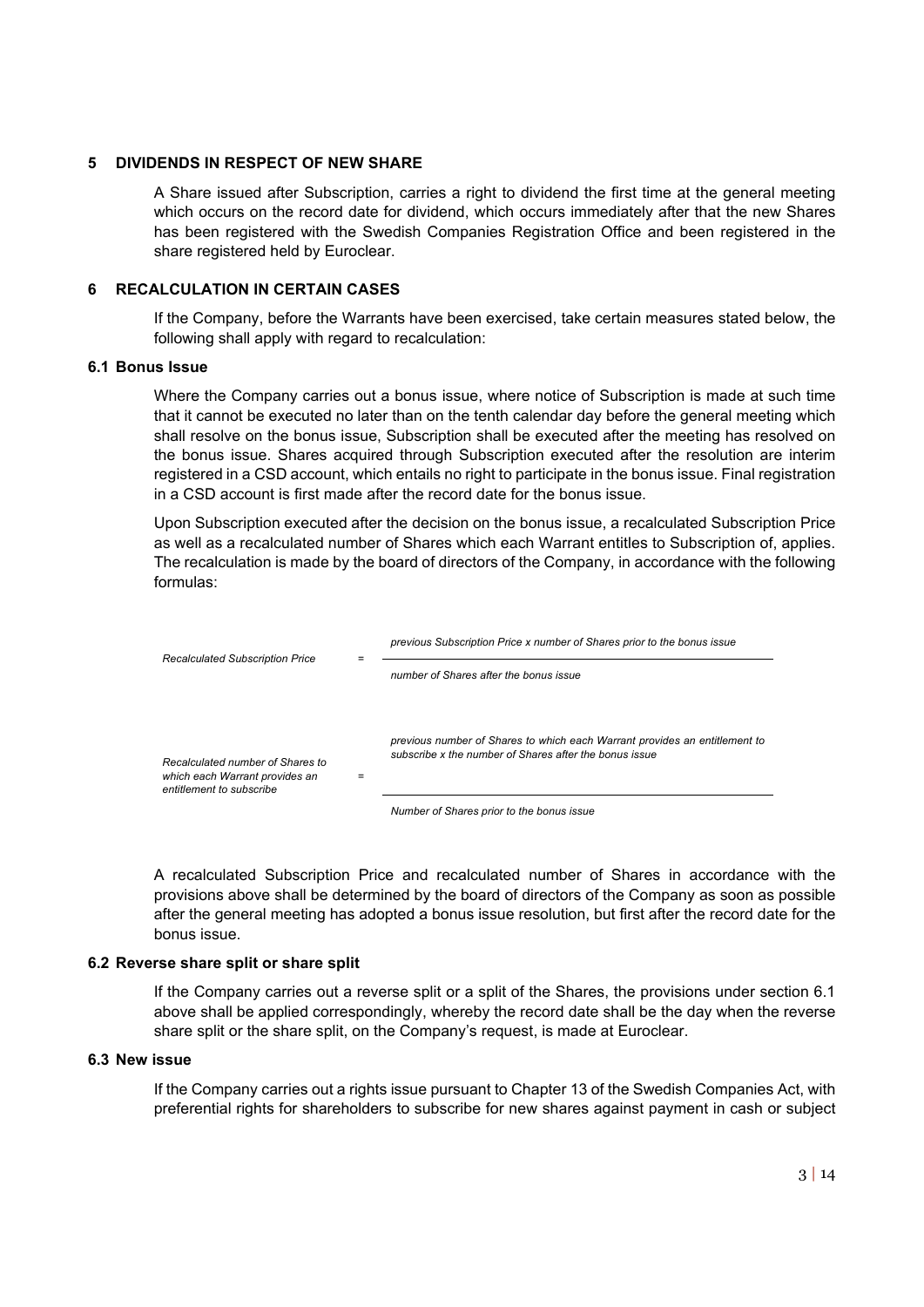to a right of set-off, the following shall apply regarding the right to participate in the new issue, for a Share acquired through Subscription:

1. If the rights issue is resolved by the Company's board of directors, conditioned upon the approval of the general meeting or the support of authorization by the general meeting, the last day when Subscription shall be executed in order for a Share acquired through Subscription to convey a right to participate in the rights issue, shall be stated in the resolution on the rights issue.

2. If the rights issue is decided by the general meeting, Subscription, where application for Subscription is made at such time that the subscription cannot be executed on the tenth calendar day before the general meeting resolving upon new issue of Shares at the latest, shall be executed first after the Company has executed recalculation in accordance with this section 6.3. Shares acquired through such Subscription shall be subject of interim registration on a CSD Account, entailing that such shares are not entitled to participate in the new issue.

Upon Subscription executed at such time that right to participate in the rights issue is not conveyed, a recalculated Subscription Price and a recalculated number of Shares each Warrant entitles to Subscription of, apply. The recalculations shall be made by the Company in accordance with the following formulas:

| recalculated Subscription price                                                                      | $\equiv$ | the previous Subscription price x the Share's average stock exchange price<br>during the subscription period set forth in the resolution regarding the issue<br>(the average price of the Share)      |
|------------------------------------------------------------------------------------------------------|----------|-------------------------------------------------------------------------------------------------------------------------------------------------------------------------------------------------------|
|                                                                                                      |          | the average price of the Share as increased by the theoretical value of the<br>subscription right calculated on the basis thereof                                                                     |
| the recalculated number of<br>Shares each warrant entitles<br>the Warrant Holder to<br>subscribe for | $=$      | the previous number of Shares which each Warrant entitles to x (the average<br>price of the Share as increased by the theoretical value of the subscription<br>right calculated on the basis thereof) |
|                                                                                                      |          | the average price of the Share                                                                                                                                                                        |

The average price of the share shall, upon Market listing, be considered equivalent to the average for each trading day of the calculated average of the highest and lowest transaction prices according to the market facility's market quotation or other market quotation for each trading day during the Subscription period. In the event no transaction price is quoted, the bid price which is quoted as the closing price shall form the basis of the calculation. Days for which neither a transaction price nor a bid price is quoted shall not be included for the purposes of the calculation.

The theoretical value of the Subscription right is calculated in accordance with the following formula:

| the value of the subscription right | $=$ | the number of new Shares which can be issued at highest pursuant to the<br>resolution regarding the issue $x$ (the average price of the Share – the<br>subscription price for the new Share) |
|-------------------------------------|-----|----------------------------------------------------------------------------------------------------------------------------------------------------------------------------------------------|
|                                     |     |                                                                                                                                                                                              |

*the number of Shares prior to the resolution regarding the issue*

In the event that a negative value arises hereby, the theoretical value of the subscription right shall be determined to zero.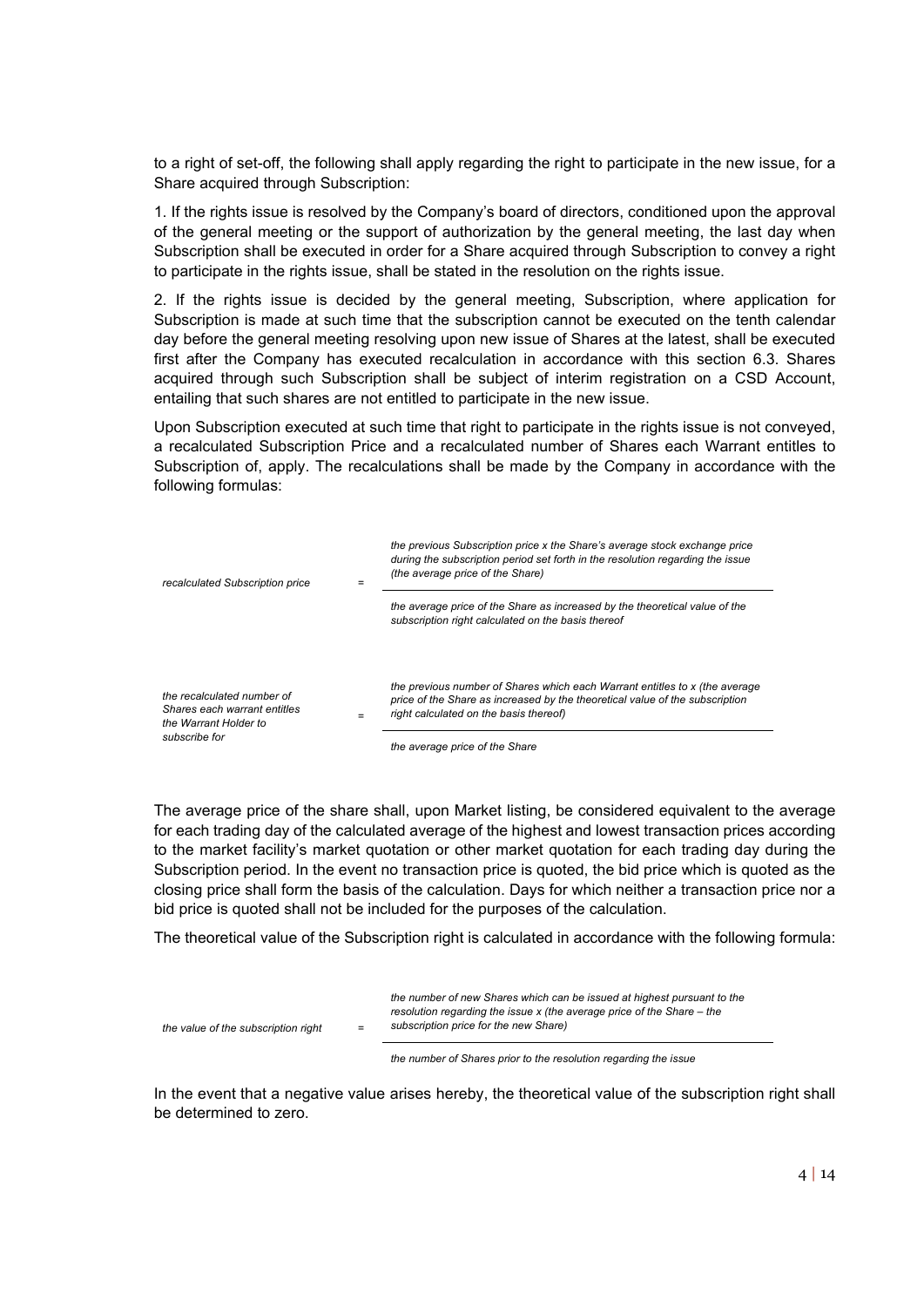Upon calculation in accordance with the formula above, the shares that is owned by the Company shall be ignored.

The above recalculated Subscription price and recalculated number of Shares is determined by the board of directors of the Company, two Business days after the end of the subscription period and shall be applied upon Subscription executed thereafter.

In the event that the Company's Shares are not subject to Market listing, a recalculated Subscription price and a recalculated number of Shares shall be determined in accordance with the specified principles in this section 6.3. The recalculation shall be made by the board of directors of the Company, and shall be made upon the assumption that the value of the Warrant shall remain unchanged.

During the time until the recalculated Subscription price and the recalculated number of Shares are determined, the Subscription is executed preliminary, whereby whole numbers of Shares which each Warrant is entitled to prior to recalculation, is interim registered in a CSD account. Furthermore, it is noted that each Warrant after recalculation may entitle to further Shares. Final registration in the CSD account is made after the recalculated Subscription price is determined.

#### **6.4 Issue in accordance with Chapters 14 or 15 of the Swedish Companies Act**

If the Company carries out an issue pursuant to Chapter 14 or pursuant to Chapter 15 of the Swedish Companies Act with a preferential right for the shareholders and against payment in cash or with a right of set-off, shall, regarding the right to participate in the issue for Share acquired through Subscription exercising the Warrant, the provisions set forth in section 6.3 paragraph 1 and 2 above be applied correspondingly.

For Subscriptions executed at such times that no right to participate in new issues of Shares arises, a recalculated Subscription price as well as a recalculated number of Shares to which each Warrant Holder is entitled shall be applied. The recalculation is made by the board of directors of the Company, in accordance with the following formulas:



*the average price of the Share* 

The average price of the Share shall be calculated in accordance with the provisions set forth in section 6.3 above.

The average price of the share shall, upon Market listing, be considered equivalent to the average for each trading day of the calculated average of the highest and lowest transaction prices according to the market facility's market quotation or other market quotation for each trading day during the subscription period. In the event no transaction price is quoted, the bid price which is quoted as the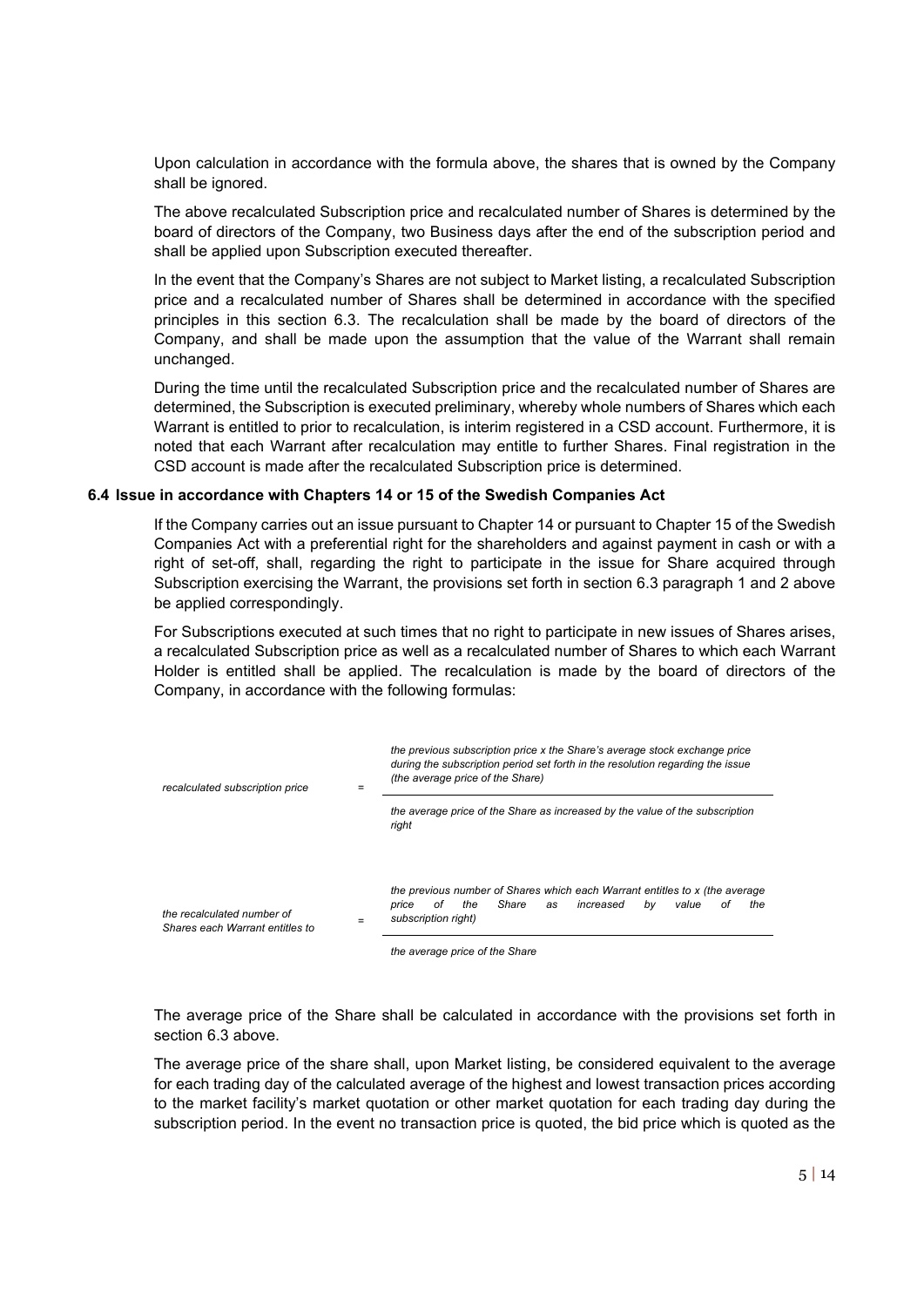closing price shall form the basis of the calculation. Days for which neither a transaction price nor a bid price is quoted shall not be included for the purposes of the calculation.

The above recalculated Subscription price and recalculated number of Shares is determined by the board of the Company, two Business days after the end of the subscription period and shall be applied upon Subscription executed thereafter.

In the event that the Company's Shares are not subject to Market listing, a recalculated Subscription price and a recalculated number of Shares shall be determined in accordance with the specified principles in this section 6.4. The recalculation shall be made by the board of directors of the Company, and shall be made upon the assumption that the value of the Warrant shall remain unchanged.

Upon Subscription executed during the period until recalculated Subscription price and recalculated number of Shares are determined, the provision set forth in section 6.3 last paragraph above shall be applied correspondingly.

#### **6.5 Offer to the shareholders**

If the Company, in cases other than those stated under sections 6.1–6.4 above, offers the shareholders, with the preferential rights according to the principles in Chapter 13, section 1 of the Swedish Companies Act, the right to acquire, from the Company, securities or rights of any kind or resolves, in accordance with the above-mentioned principles, to distribute such securities or rights, without payment, to the shareholders, shall upon subscription of shares requested at such time whereupon shares received do not convey a right for the Warrant Holder to participate in the offer, a recalculated Subscription Price and a recalculated number of Shares each Warrant entitles to Subscription of, apply. The recalculation shall be made by the board of directors of the Company, in accordance with the following formulas:

| recalculated Subscription price                                                |  | the previous Subscription price x the average stock exchange price of the<br>Share during the subscription period set forth in the resolution regarding the<br><i>issue (the average price of the Share)</i> |
|--------------------------------------------------------------------------------|--|--------------------------------------------------------------------------------------------------------------------------------------------------------------------------------------------------------------|
|                                                                                |  | the average price of the Share as increased by the value of the right to<br>offer<br>(the<br>value<br>participate<br>the<br>of<br>the<br>in<br>riaht<br>to<br>participate in the offer)                      |
| the recalculated number of Shares<br>each Warrant entitles to subscribe<br>for |  | the previous number of Shares which each Warrant entitles to subscribe for x<br>the average price of the Share as increased by value of the right to participate<br>in the offer                             |
|                                                                                |  | the average price of the Share                                                                                                                                                                               |

The average price of the Share shall be calculated in accordance with the provisions set forth in section 6.3 above.

In the event shareholders have received purchase rights, and trading with these rights has occurred, the value of the right to participate in the offer shall be deemed to be equal to the value of the purchase right. The value of the purchase right shall hereby at Market listing be deemed to be equivalent to the average of the highest and lowest transaction prices according to the trading platform's market quotation or other current market quotation for each exchange day during the application period. In the event no transaction price is quoted, the bid price which is quoted as the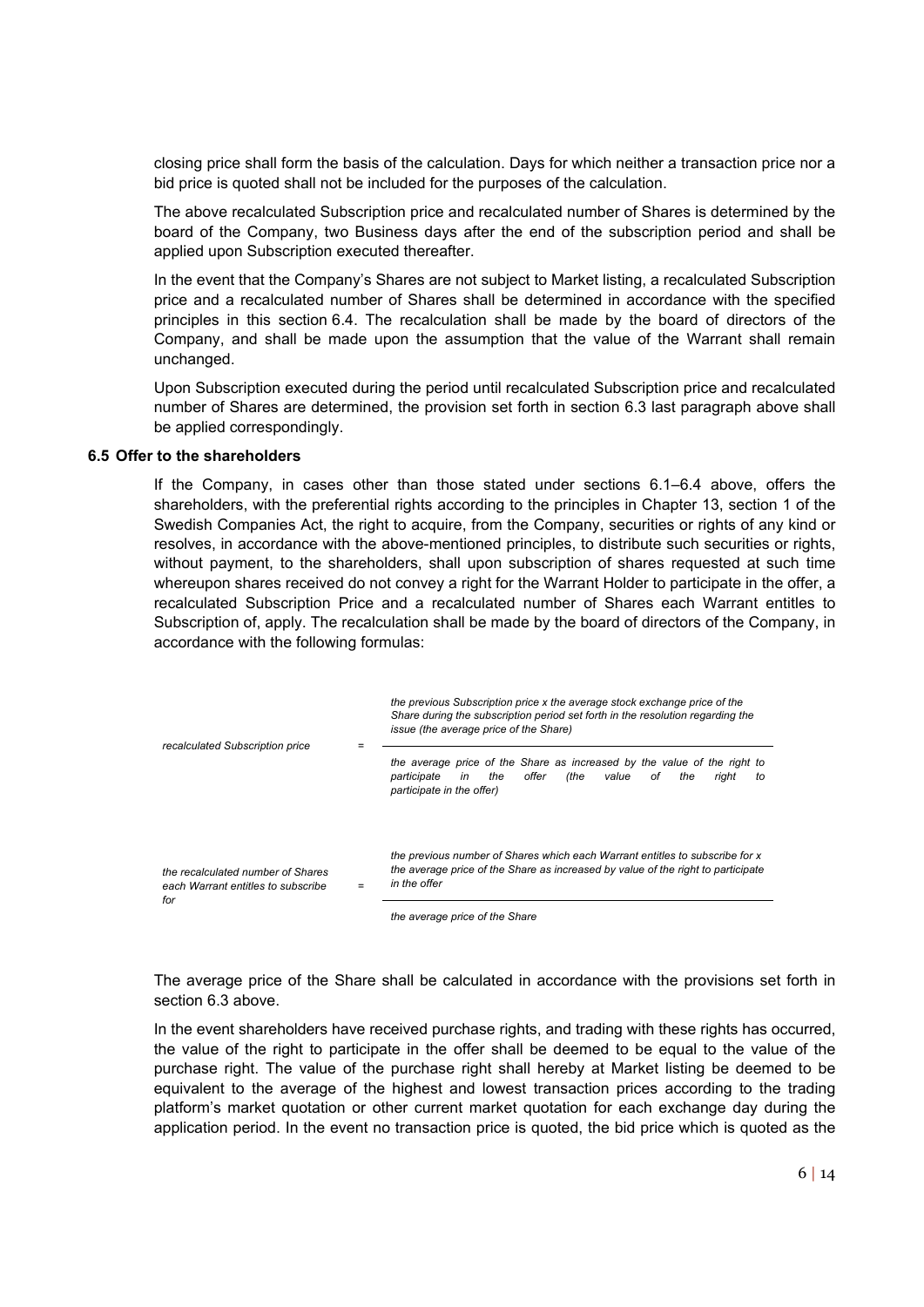closing price shall form the basis of the calculation. Days for which neither a transaction price nor a bid price is quoted shall not be included for the purposes of the calculation.

In the event that the shareholders have not received purchase rights, or that such trade with the purchase rights as referred to in the preceding section has not taken place, recalculation of the Subscription price and the number of Shares shall be made, to the extent possible, in accordance with the principles set forth in this section 6.5, whereupon the following shall apply. If the securities or rights which are offered to the shareholders are listed on a stock exchange, the value of the right to participate in the offer shall be deemed to equal the average of the highest and lowest transaction prices for these securities or rights according to the Market quotation, for each exchange day during a period of 25 exchange days commencing on the first day of the listing, and, if applicable, less the consideration paid for such securities in connection with the offer. In the event no transaction price is quoted, the bid price which is quoted as the closing price shall form the basis of the calculation. Days for which neither a transaction price nor a bid price is quoted shall not be included for the purposes of the calculation. Upon recalculation of the Subscription price and the number of Shares in accordance with this paragraph, the above-stated period of 25 exchange days shall be deemed to correspond to the application period, in accordance with the first paragraph in this section 6.5.

In the event such listing does not take place, the value of the right to participate in the offer shall, to the extent possible, be determined based upon the change in the market value of the Company's Shares which have arisen as a consequence of the offer.

The recalculated Subscription price and number of Share in accordance with above is determined by the board of directors of the Company as soon as possible after the end of the offer period and shall be applied to Subscription executed thereafter.

The provisions in section 6.3 final paragraph above, shall apply to Subscription executed during the period up until the determination of the recalculated Subscription price and the recalculated number of Shares.

#### **6.6 Preferential rights for Warrant Holders in the event of new issues**

If the Company carries out a new issue of Shares or an issue pursuant to Chapter 13, 14 or 15 of the Swedish Companies Act, with a preferential right for the shareholders, the Company may resolve to give all Warrant Holders the same preferential right as the shareholders are entitled to according to the resolution. Thereupon, each Warrant Holder, regardless of whether Subscription has been executed or not, shall be deemed to be owner of the number of Shares that the Warrant Holder would have received if Subscription had been executed with the number of Shares which each Warrant entitled to Subscribe at the time of the resolution on issuance.

If the Company resolves to make an Offer as referred to in section 6.5 above, what is stated in the previous paragraph shall be applied correspondingly, however, the number of Shares that the Warrant Holder shall be deemed to be the owner of in such a case shall be determined on the basis of the Subscription price of at the time of the decision to make the Offer.

If the Company resolves to give the Warrant Holders preferential rights in accordance with what is stated in this section 6.6, recalculation of the Subscription price and the number of Shares that each Warrant is entitled to, in accordance with the principle stated in sections 6.3, 6.4 or 6.5 above, shall not be carried out.

### **6.7 Cash dividend**

In the event the Company resolves to pay a cash dividend to the shareholders which, together with other dividends paid during the same financial year, exceeds fifteen per cent of the Share's average price during a period of twenty-five exchange days immediately prior to the date upon which the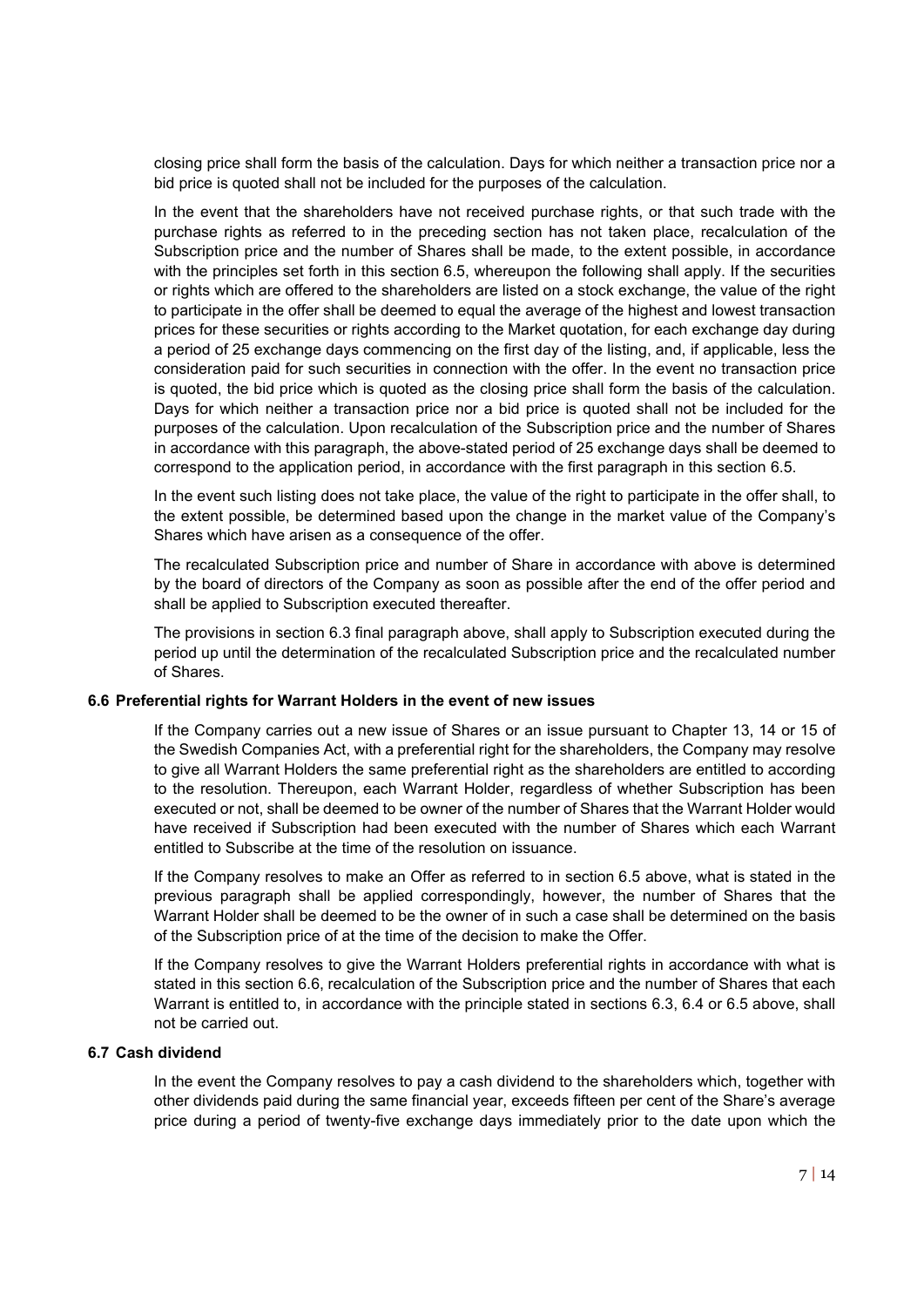board of directors of the Company announces its intention to submit a proposal to the shareholders' meeting regarding such dividend, recalculations shall be carried out of the Subscription price and the number of Shares which the Warrant Holders are entitled to subscribe for if notification of Subscription is made at such time that the Shares received do not entitle the shareholder to receive such dividend. The recalculation shall be based on the portion of the total dividend exceeding fifteen per cent of the Share's average price during the aforementioned period (the "extraordinary dividend").

The recalculation shall be carried out by the board of directors of the Company in accordance with the following formula:

| recalculated Subscription price                                                | $=$ | the previous Subscription price x the Share's average stock exchange price<br>during a period of 25 stock exchange days commencing on the day the Share<br>was listed without a right to an extraordinary dividend (the average price of<br>the Share) |
|--------------------------------------------------------------------------------|-----|--------------------------------------------------------------------------------------------------------------------------------------------------------------------------------------------------------------------------------------------------------|
|                                                                                |     | the average price of the Share as increased by the value of the extraordinary<br>dividend paid per Share                                                                                                                                               |
| the recalculated number of<br>Shares each Warrant<br>entitles to subscribe for |     | the previous number of Shares which each Warrant entitles to subscribe for x<br>the average price of the Share as increased by the extraordinary dividend<br>paid per Share                                                                            |
|                                                                                |     | the average price of the Share                                                                                                                                                                                                                         |

The average price of the Share upon Market listing shall be deemed to be equivalent to the average of the highest and lowest transaction prices quoted according to the market facility's market quotation or other market quotation, for each exchange day during the aforementioned twenty-five day period. In the event no transaction price is quoted, the bid price which is quoted as the closing price shall instead form the basis of the calculation. Days for which neither a transaction price nor a bid price is quoted shall not be included in the calculation.

The Subscription price and number of Shares recalculated in accordance with above shall be determined by the board of directors of the Company two Business Days after the expiration of the aforementioned period of twenty-five exchange, and shall apply to Subscriptions executed thereafter.

If the Company's Shares are not subject to a Market listing and it is resolved to pay cash dividend to the shareholders, resulting in that the shareholders receive a dividend that, together with other dividends paid during the financial year, exceeds 100 per cent of the Company's net income during the financial year, and fifteen per cent of the Company's value, a recalculated Subscription price and a recalculated number of Shares that each Warrant gives the right to subscribe for will apply for Subscriptions which are effected in such time that the received Shares do not entitle to such dividend. Upon such recalculation, the Company's value shall substitute the average price of the Share in the formula. The recalculation shall be based on the part of the total dividend that exceeds fifteen per cent of the Company's value, and shall be effected in accordance with the principles set forth in this section by the board of directors of the Company.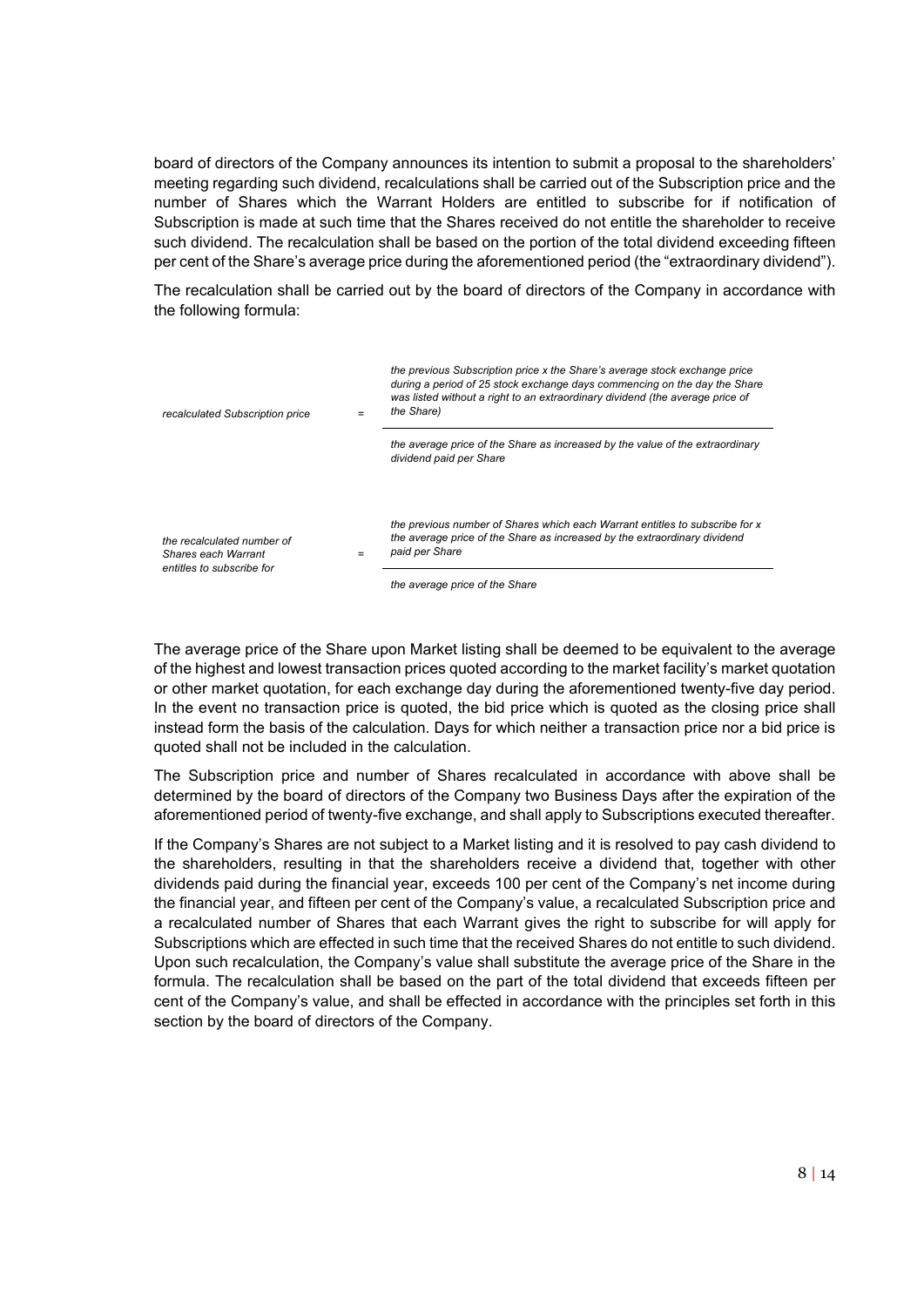The provisions in section 6.3 final paragraph above, shall apply to Subscription effected during the period prior to the determination of the recalculated Subscription price and the recalculated number of Shares.

### **6.8 Reduction of the share capital with repayment to the shareholders**

If the Company's share capital is reduced together with a distribution to the shareholders, and such reduction is compulsory, a recalculation of the Subscription price and the number of Shares which each Warrant gives the right to subscribe for regarding Subscriptions which are executed in such time that the received Shares do not entitle to participate in the reduction. The recalculation is carried out by the board of directors of the Company in accordance with the following formulas:

| recalculated Subscription price                                                | $=$ | the previous Subscription price x the Share's average stock exchange price<br>during a period of 25 stock exchange days commencing on the day the Share<br>was listed without a right to distribution (the average price of the Share) |
|--------------------------------------------------------------------------------|-----|----------------------------------------------------------------------------------------------------------------------------------------------------------------------------------------------------------------------------------------|
|                                                                                |     | the average price of the Share as increased by the amount distributed per<br>Share                                                                                                                                                     |
| the recalculated number of Shares<br>each Warrant entitles to subscribe<br>for | $=$ | the previous number of Shares which each Warrant entitles to subscribe for x<br>the average price of the Share as increased by the<br>amount<br>distributed per Share<br>the average price of the Share                                |

The average price of the Share shall be calculated in accordance with the provisions set forth in section 6.3 above.

In conjunction with recalculation in accordance with above, and where the reduction is executed through a redemption of Shares, a recalculated distribution shall be used in lieu of the actual sum which was distributed per redeemed Share, in accordance with the following:

| calculated amount per Share | $=$ | the actual sum distributed per redeemed Share reduced by the average stock<br>exchange price of the Share for a period of 25 exchange days immediately prior<br>to the date upon which the Share was listed without a right to participate in the<br>reduction (the average price of the Share) |
|-----------------------------|-----|-------------------------------------------------------------------------------------------------------------------------------------------------------------------------------------------------------------------------------------------------------------------------------------------------|
|                             |     | the sumplement Obenez in the Ocurrence control the indication of a Obenez                                                                                                                                                                                                                       |

*the number of Shares in the Company upon which the redemption of a Share is based, decreased by one (1).*

The average price of the Share shall be calculated in accordance with the provisions set forth in section 6.3 above.

The Subscription price and number of Shares recalculated in accordance with above shall be determined by the board of directors of the Company two Business Days after the expiration of the aforementioned period of twenty-five exchange days and shall apply to Subscriptions effected thereafter.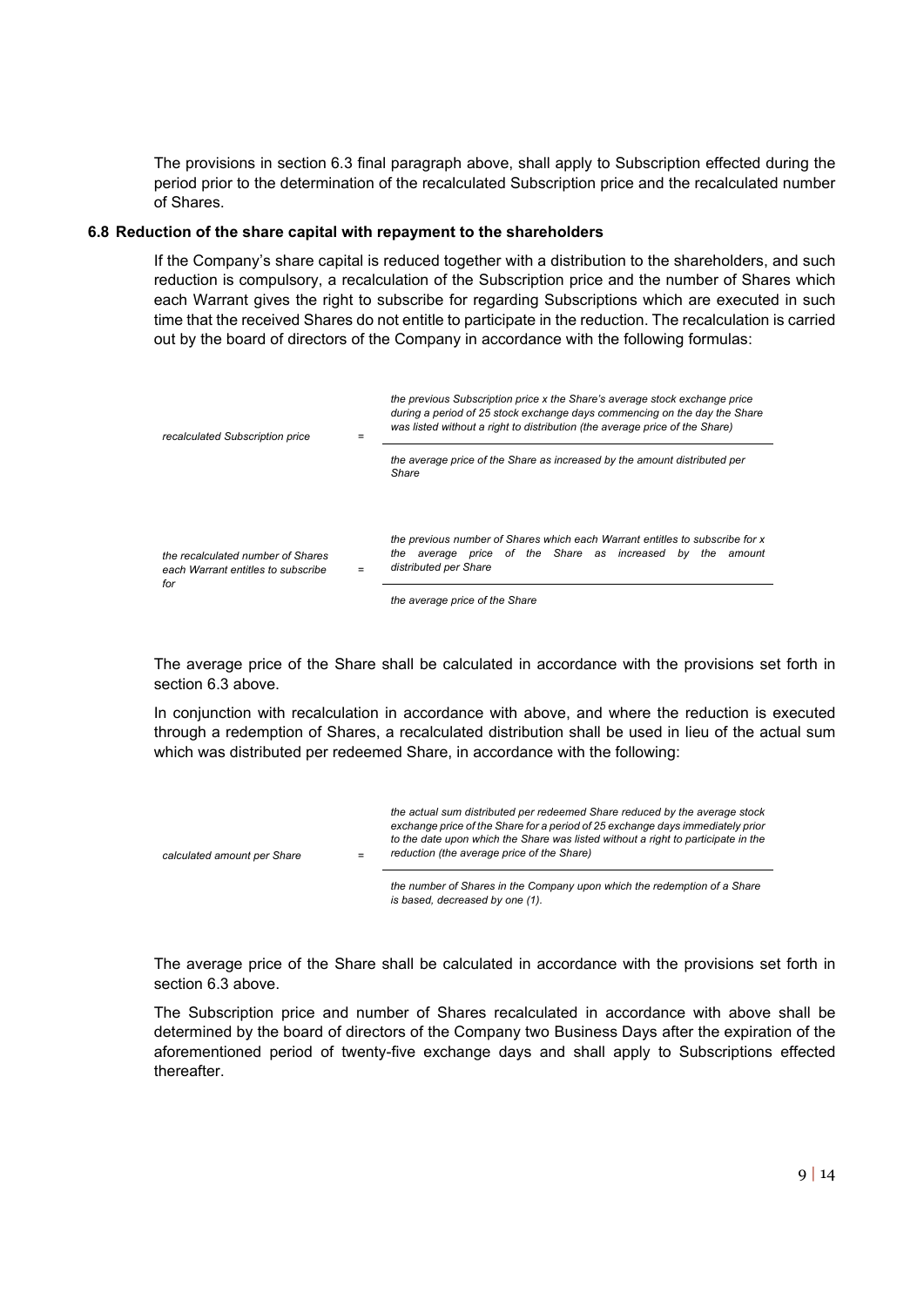The provisions in section 6.3, final paragraph above, shall apply to Subscription effected during the period prior to the determination of the recalculated Subscription price and the recalculated number of Shares.

In the event the Company's share capital is reduced through a redemption of Shares with distribution to the shareholders and the reduction is not mandatory, but when in the opinion of the Company, taking into consideration the technical structure and the financial effects it can be considered as mandatory, recalculation of the Subscription price and the number of Shares shall be made applying, to the extent possible, the principles set forth above in this section 6.8.

If the Company's Shares are not subject to a Market listing, the recalculated Subscription price and recalculated number of Shares shall be determined in accordance with the principles set forth in this section 6.8. The recalculation shall be made by the board of directors of the Company, and shall be made upon the assumption that the value of the Warrant shall remain unchanged.

### **6.9 Liquidation**

If the Company, in accordance with Chapter 25 of the Swedish Companies Act, resolve on voluntary liquidation, Subscription may, regardless of the grounds for liquidation, not be made thereafter. The right to request Subscription ceases simultaneously with the resolution on liquidation irrespectively if this has gained legal force.

The Warrant Holders shall within 2 months before the general meeting resolves if the Company shall go into voluntarily liquidation in accordance with Chapter 25, section 1 of the Swedish Companies Act, by written notice according to section 9 below be notified of the intended liquidation. The notice shall include a reminder that application for Subscription may not be made from the time when the general meeting has resolved upon liquidation.

Should the Company give a notice of an intended liquidation in accordance with the above, the Warrant Holder shall, irrespective of what is stated in section 4 above regarding earliest time for Subscription, have the right to request Subscription from the day of notice, provided that Subscription can be executed no later than on the tenth day before the general meeting at which the issue of the Company's liquidation shall be treated.

# **6.10 Merger plan in accordance with Chapter 23, section 15 of the Swedish Companies Act**

If the general meeting approves the merger plan according to Chapter 23, section 15 of the Swedish Companies Act, whereupon the Company shall merge with another company, application for Subscription may not be made thereafter.

The Warrant Holders shall within two months before the Company makes a final decision concerning the merger according to the above at the latest, by notice according to section 9 below, be notified of the merger intention. The notice shall include a description of the main content of the intended merger plan and the Warrant Holders shall be reminded that Subscription may not be made from the time when the final decision on merger in accordance with the previous paragraph above has been taken.

If the Company leaves a notice of the intended merger plan according to the above, the Warrant Holder shall, irrespective of what is stated in section 4 above regarding the earliest date for application for Subscription, have the right to make an application for Subscription from the day of notice of the merger intention, provided that Subscription can be executed no later than on the tenth calendar day before the general meeting which shall approve the merger plan whereby the Company shall merge with another company.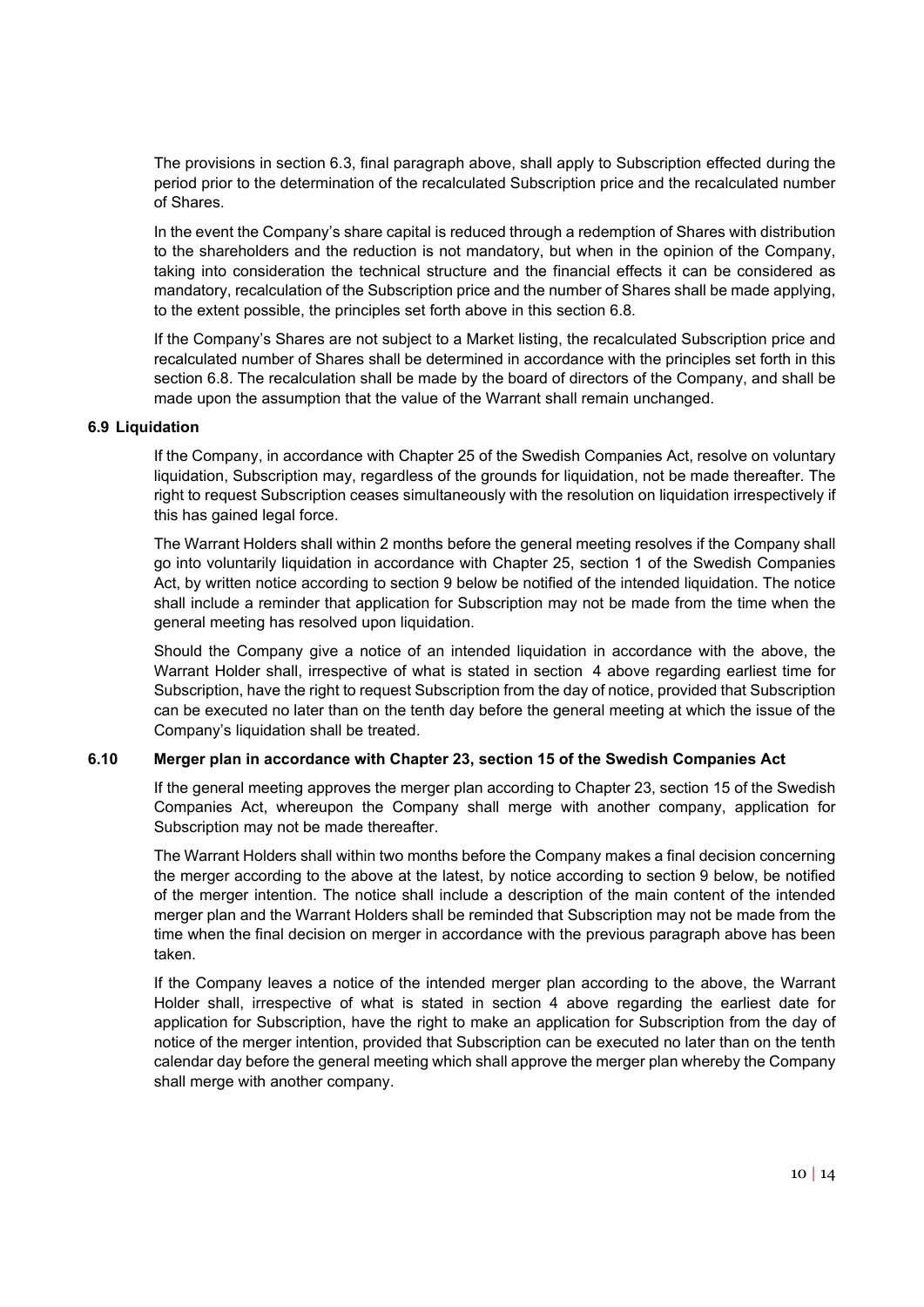### **6.11 Merger plan in accordance with Chapter 23, section 28 of the Swedish Companies Act**

If the board of directors of the Company prepares a merger plan, according to Chapter 23, section 28 of the Swedish Companies Act, the following shall apply.

If a Swedish limited liability company owns all Shares in the Company and the Company's board of directors makes its intention to prepare a merger plan public in accordance with the section mentioned in the foregoing paragraph, the Company shall, if the last day for application for Subscription according to section 4 above occurs after such publication, establish a new last day for application for Subscription (the "Final Day"). The Final Day shall occur within sixty days from the publication of such intention mentioned above.

If publication has been made in accordance with the mentioned above, the Warrant Holder, irrespective of what is stated in section 4 above regarding the earliest date for application for Subscription shall have the right to make such application until the Final Day. The Company shall no later than four weeks before the Final Day by notice according to section 9 below, notify the Warrant Holder of this right and that application for Subscription may not be made after the Final Day.

### **6.12 Cumpolsory purchase of minority shares**

If Shares of the Company become subject to compulsory redemption according to Chapter 22 of the Swedish Companies Act, the following shall apply.

If a majority shareholder ("the majority shareholder"), alone or together with a subsidiary, holds Shares representing such part of the total number of Shares that the majority shareholder, according to from time to time applicable legislation, is entitled to request redemption of the remaining Shares, and do the majority shareholder make the intention to re-deem the remaining Shares public, what is stated above in Chapter 22 of the Swedish Companies Act shall apply.

# **6.13 Demerger in accordance with Chapter 24, section 1, paragraph 2, subparagraph 1 of the Swedish Companies Act**

If the general meeting approves the demerger plan according to Chapter 24, section 1, paragraph 2, subparagraph 1 of the Swedish Companies Act, whereupon all of the Company's assets and liabilities is acquired by one or several other companies and the Company thereby dissolve without liquidation application for Subscription may not be made thereafter.

The Warrant Holders shall within two months before the Company makes a final decision concerning the demerger according to the above at the latest, be notified by written notice of the intended demerger. The notice shall include a description of the main content of the intended demerger plan and the Warrant Holder shall be reminded that application for Subscription may not be made from the time when final decision on demerger has been taken, or from the time when the demerger plan has been signed by the shareholders.

If the Company gives a notice of a intended demerger according to the above, the Warrant Holder shall, irrespective of what is stated in section 4 above regarding the earliest date for application for Subscription, shall have the right to make an application for Subscription from the day of notice, provided that Subscription can be executed no later than on the tenth calendar day before the general meeting which shall approve the demerger plan and the day when the shareholders shall sign the demerger plan.

# **6.14 Demerger in accordance with Chapter 24, section 1, paragraph 2, subparagraph 2 of the Swedish Companies Act**

If the Company carries out a so-called partial demerger in accordance with Chapter 24, section 1, paragraph 2, subparagraph 2 of the Swedish Companies Act, whereupon a part of the Company's assets and liabilities is acquired by one or several other companies and the Company does not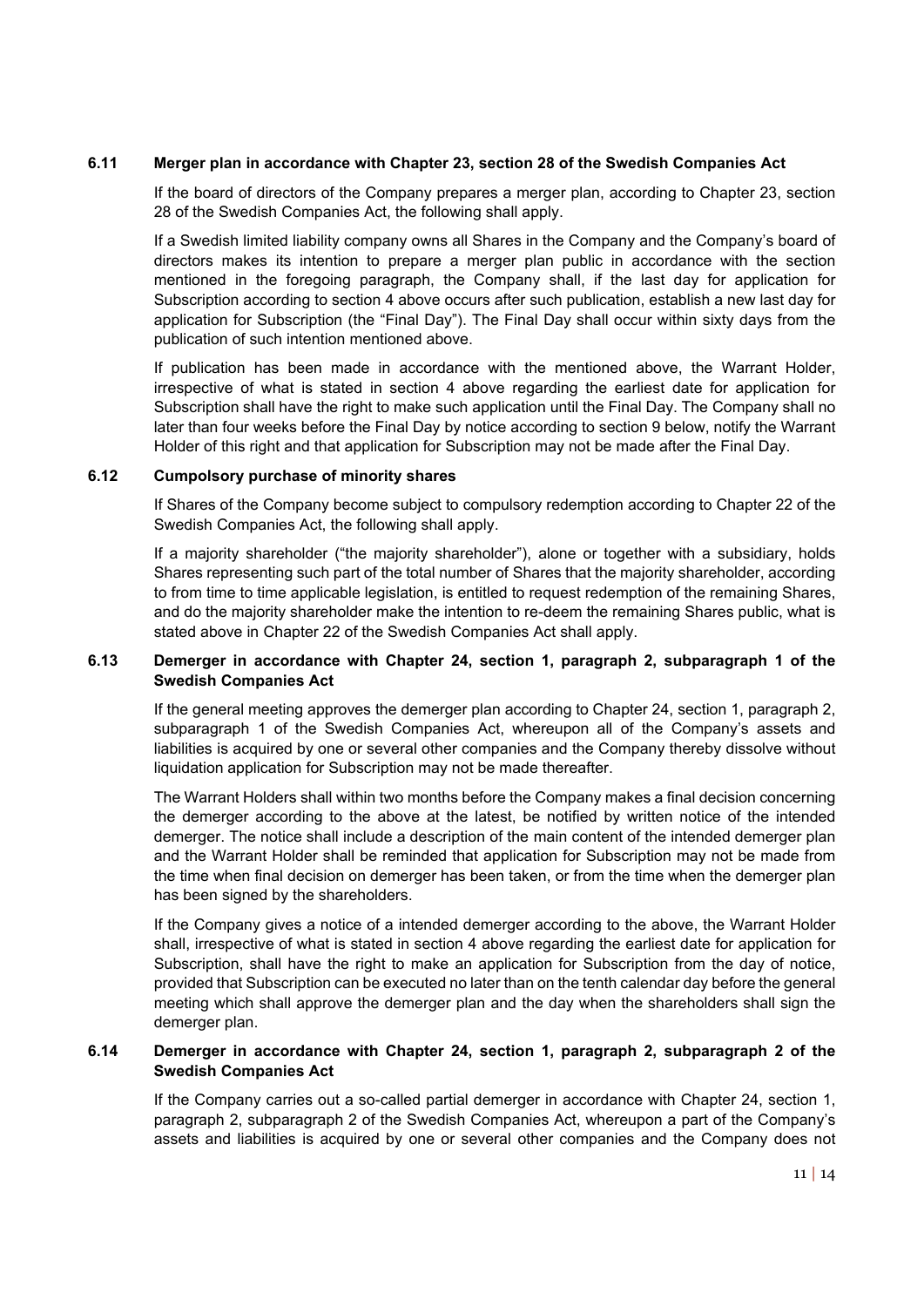dissolve, a recalculated Subscription price and recalculated number of Shares shall be applied. The recalculation shall be made by the board of directors of the Company, in accordance with the following formulas:

| recalculated Subscription price                                                | $=$ | the previous Subscription price x the Share's average stock exchange price<br>during a period of 25 stock exchange days commencing on the day the Share<br>was listed without a right to demerger consideration (the average price of the<br>Share) |
|--------------------------------------------------------------------------------|-----|-----------------------------------------------------------------------------------------------------------------------------------------------------------------------------------------------------------------------------------------------------|
|                                                                                |     | the average price of the Share as increased by the value of the demerger<br>consideration paid per Share                                                                                                                                            |
| the recalculated number of Shares<br>each Warrant entitles to subscribe<br>for |     | the previous number of Shares which each Warrant entitles to subscribe for x<br>the average price of the Share as increased by the demerger consideration<br>paid per Share                                                                         |

*the average price of the Share*

The average price of the Share shall be calculated in accordance with the provisions set forth in section 6.3 above.

In the event the demerger consideration is in the form of shares or other securities which are subject to Market listing, the value of the demerger consideration shall be deemed to be equivalent to the average of the highest and lowest transaction prices quoted for each exchange day during the aforementioned twenty-five day period at such market facility. In the event no transaction price is quoted, the bid price which is quoted as the closing price shall instead form the basis of the calculation.

In the event the demerger consideration is in the form of shares or other securities which are not subject to Market listing, the value of the demerger consideration, to the extent possible, shall be determined on the basis of the change in market value regarding the Company's shares that may be deemed to have arisen as a result of the demerger consideration being issued.

The Subscription price and number of Shares recalculated in accordance with above shall be determined by the board of directors of the Company two Business Days after the expiration of the aforementioned period of twenty-five exchange days and shall apply to Subscriptions effected thereafter.

In the event that the Company's Shares are not subject to Market listing, a recalculated Subscription price and a recalculated number of Shares shall be determined in accordance with the specified principles in this section. The recalculation shall be made by the board of directors of the Company, and shall be made upon the assumption that the value of the Warrant shall remain unchanged.

The provisions in section 6.3, final paragraph above, shall apply to Subscription effected during the period prior to the determination of the recalculated Subscription price and the recalculated number of Shares.

The Warrant Holders shall not be able to assert any right under these terms and conditions against the company or companies that in the event of a partial demerger acquire assets and liabilities from the Company.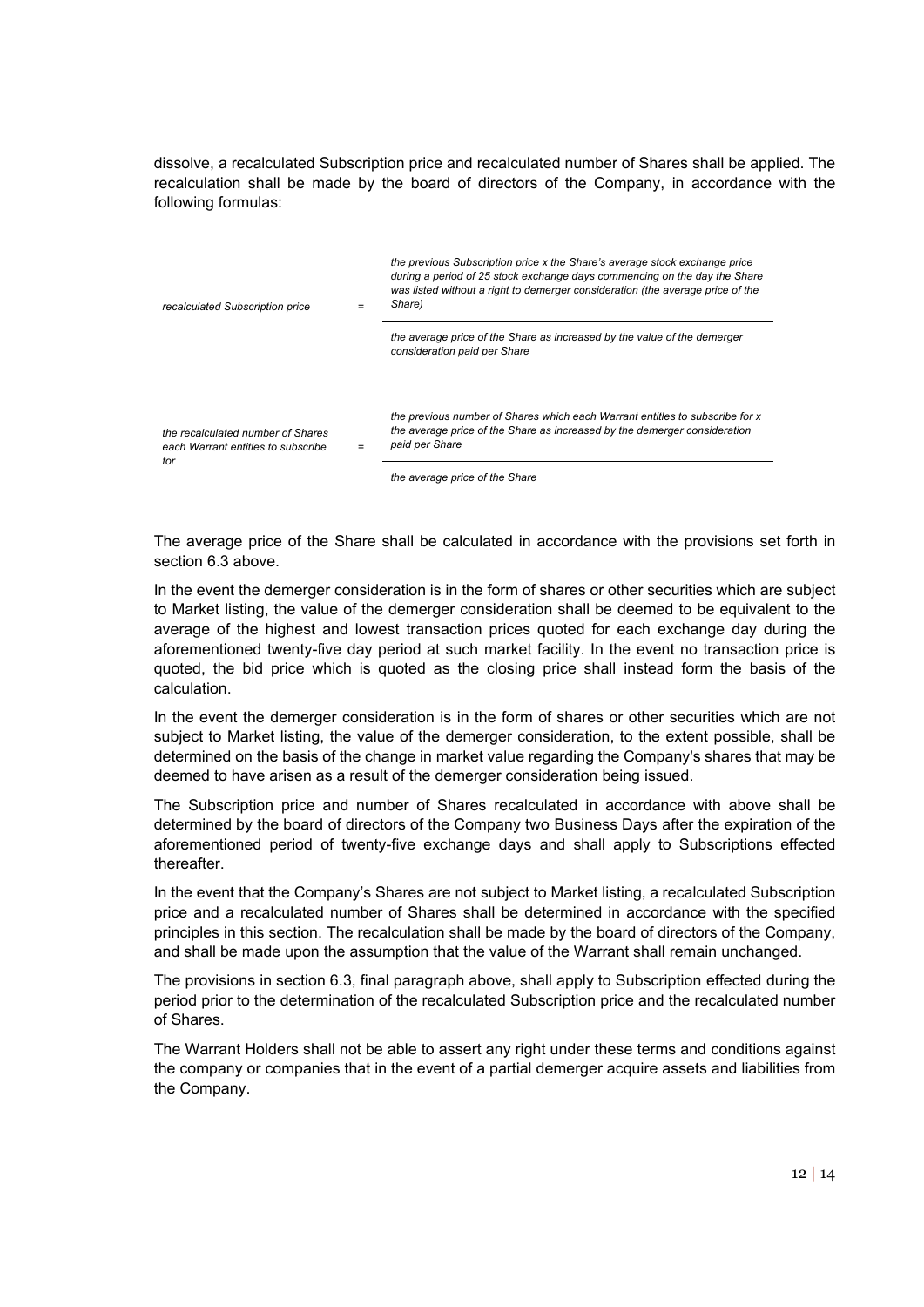# **6.15 Re-entry of subscription rights**

Irrespective of what is stated under section 6.9 to 6.14 above regarding the fact that Subscription can not be invoked after decisions regarding liquidation, approval of merger plan or demerger plan or after the end of a new Final Day in the event of a merger or demerger, the right to invoke Subscription shall re-enter in the event that the liquidation ceases or if the merger or the demerger is not carried out.

### **6.16 The right to adjust in the event of unreasonable results**

If the Company carries out a measure as referred to in this section 6 and would, upon assessment from the Company, an application of hereby intended recalculation formula, taking into account the technical structure of the measure or for any other reason, cannot take place or lead to the financial compensation that the Warrant Holder receives in relation to the shareholders not being reasonable, the board of directors of the Company shall carry out the recalculation of the Subscription price and the number of Shares in a way that the Company finds appropriate for the purpose of that the recalculation of the Subscription price and the number of Shares leads to a reasonable result. The recalculation shall be made upon the assumption that the value of the Warrant shall remain unchanged.

### **6.17 Rounding off etc.**

Upon recalculation according to the above, the Subscription price shall be rounded off to whole units of öre, whereby half a öre shall be rounded up, and the number of Shares shall be rounded off to two decimals. In the event that a need emerges to recalculate currency from foreign currency to Swedish SEK or from Swedish SEK to foreign currency, the board of directors shall, taking into account the current exchange rate, determine the recalculation rate.

#### **6.18 Bankruptcy**

Subscription may not be made after the Company has been declared bankrupt. However, if the bankruptcy decision is reversed by a higher court, the right to Subscription resumes.

#### **7 SPECIAL OBLIGATIONS OF THE COMPANY**

The Company undertakes to not carry out any measure stated in section 6 above which would result in a recalculation of the Subscription price to an amount which is less than the quotient value of the Shares.

#### **8 NOMINEES**

With regard to Warrants that are nominee-registered pursuant to the Swedish Central Securities Depositories and Financial Instruments Accounts Act (1998:1479) shall, upon application of these terms and conditions, the nominee be considered as a Warrant Holder.

#### **9 NOTICES**

Notices regarding the Warrants shall be sent to each Warrant Holder and other holders of rights which by writing have informed the Company about his or her postal address, or, in the event the Company has chosen to affiliate the Warrants to the VPC system, each Warrant Holder and other holder of rights that is registered in an account in the Company's CSD register.

# **10 AMENDMENTS OF THE TERMS AND CONDITIONS**

The Company has the right to resolve on amendments of these terms and conditions to the extent required by legislation, court decisions or decisions of authorities or if otherwise, in the opinion of the